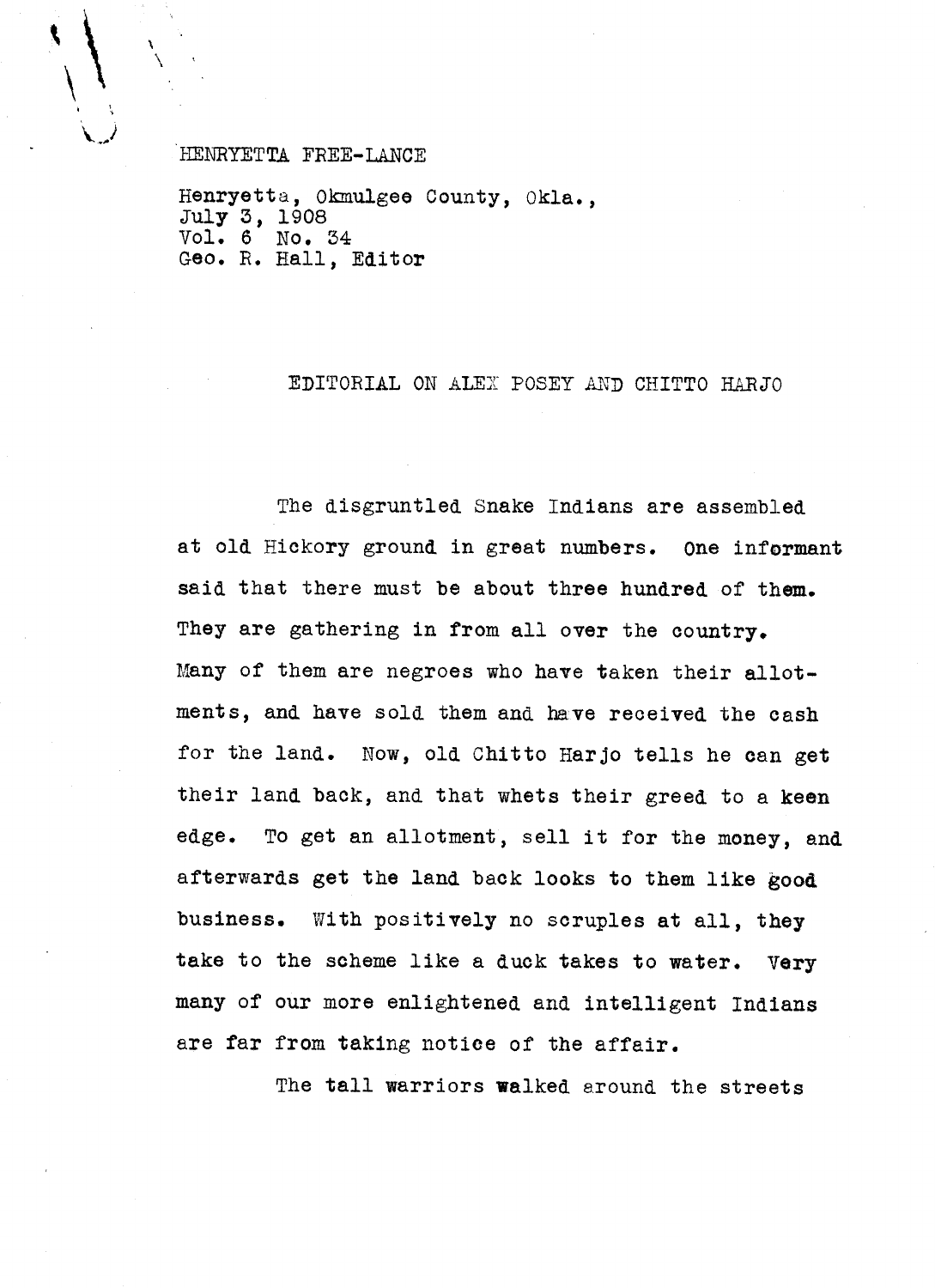of Henryetta Wednesday with belts full of murderous looking cartridges, but Free-Lance man saw no guns. We are reliably informed, however, that very many of the Snakes are heavily armed.

The people of Henryetta are not so easily frightened, as to get soared at a belt full of **cartridges.** The "real thing" does not alarm our citizens much, and they smile at the sight of a dozen braves swaggering down the street with a belt filled with messengers of death.

Henryetta was the scene of the Snake war in 1901. It was the building of this town that aroused the smouldering fires of hate in the breast of the crafty old chief and caused him to assemble his followers at old Hickory Ground on that memorable occasion. The editor was here at the time, and remembers well the feeling of apprehension with which we watched the arming of the hostile bands then. There were only a few people here at the time, and when the Frisco ran in a troop of bluecoated regulars, and they pitched their little sharp pointed tents along the right-of-way and rubbed their horses down as if ready for a cavalry charge, our people felt relieved.

Dr. Leo Bennett, now mayor of Muskogee, was in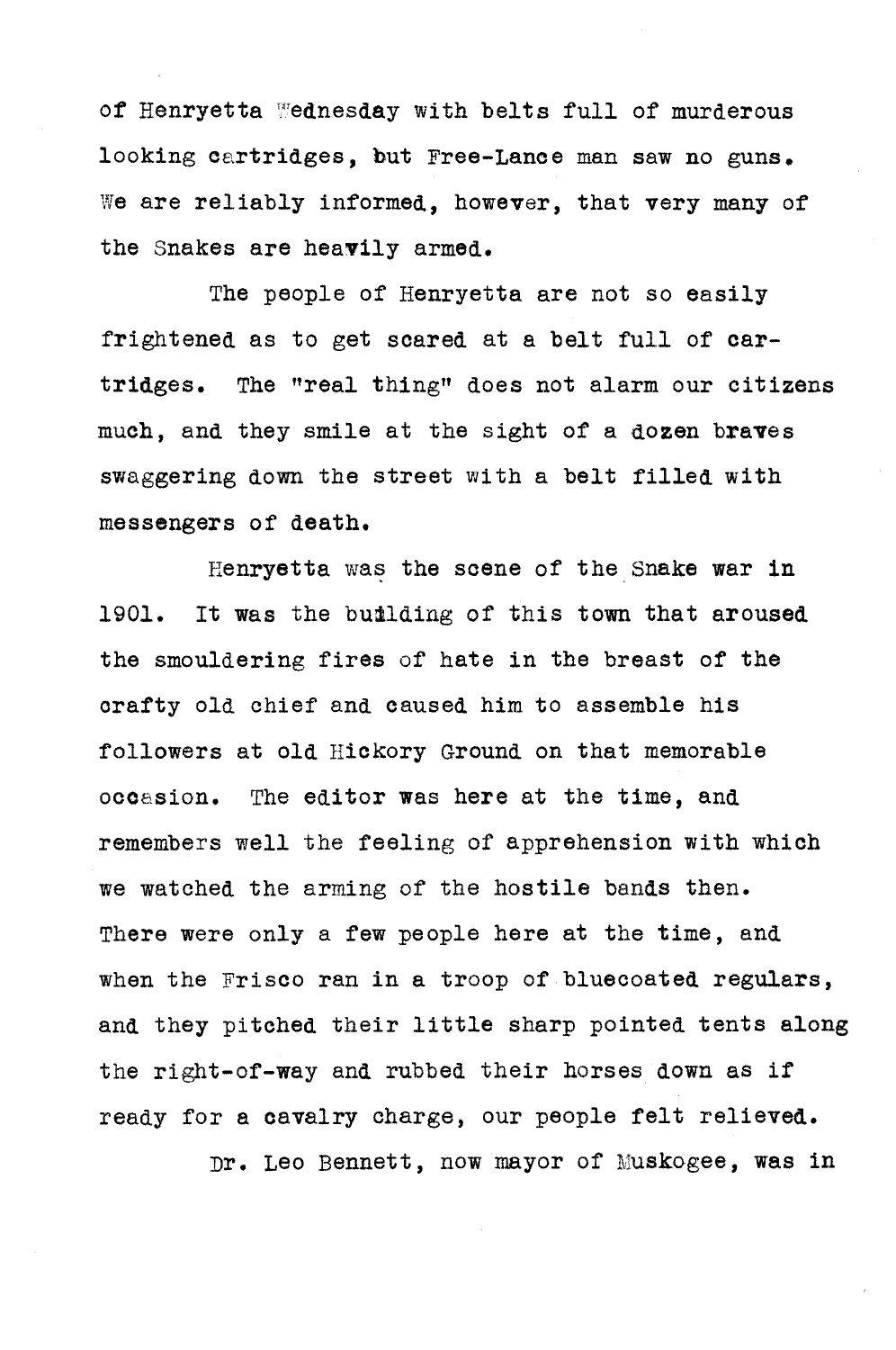the field as commander in chief, by virtue of his position as United States marshal. Capt. Nelson commanded the cavalry, and with the aid of fifteen chosen spirits from Bennet's field deputies, prepared to meet the wily foe.

A scouting party composed of nine men captured Chitto Harjo, and brought him to headquarters. As a captive, he maintained his royal dignity well. He was placed in the stock pen along the Frisco road. Here he held his chiefly court with as much gusto as if he were not a prisoner at all.

ri

A number of his followers were in there with him, and he was their chief just the same, and they paid him that same serville obedience in prison as out.

Alex Posey said Chitto Harjo is a born commander of men; and we are disposed to agree. He is always the observed of all, when in the midst of his people. They never rebel against his kingly authority. His word is law. His wisdom is never questioned. His patriotism is taken for granted, and however much he may be imposed on by unscrupulous lawyers in Washington, he is law and gospel to his followers here.

The present pow-wow is supposed to be one of peace; but the fact that the men are armed does not,